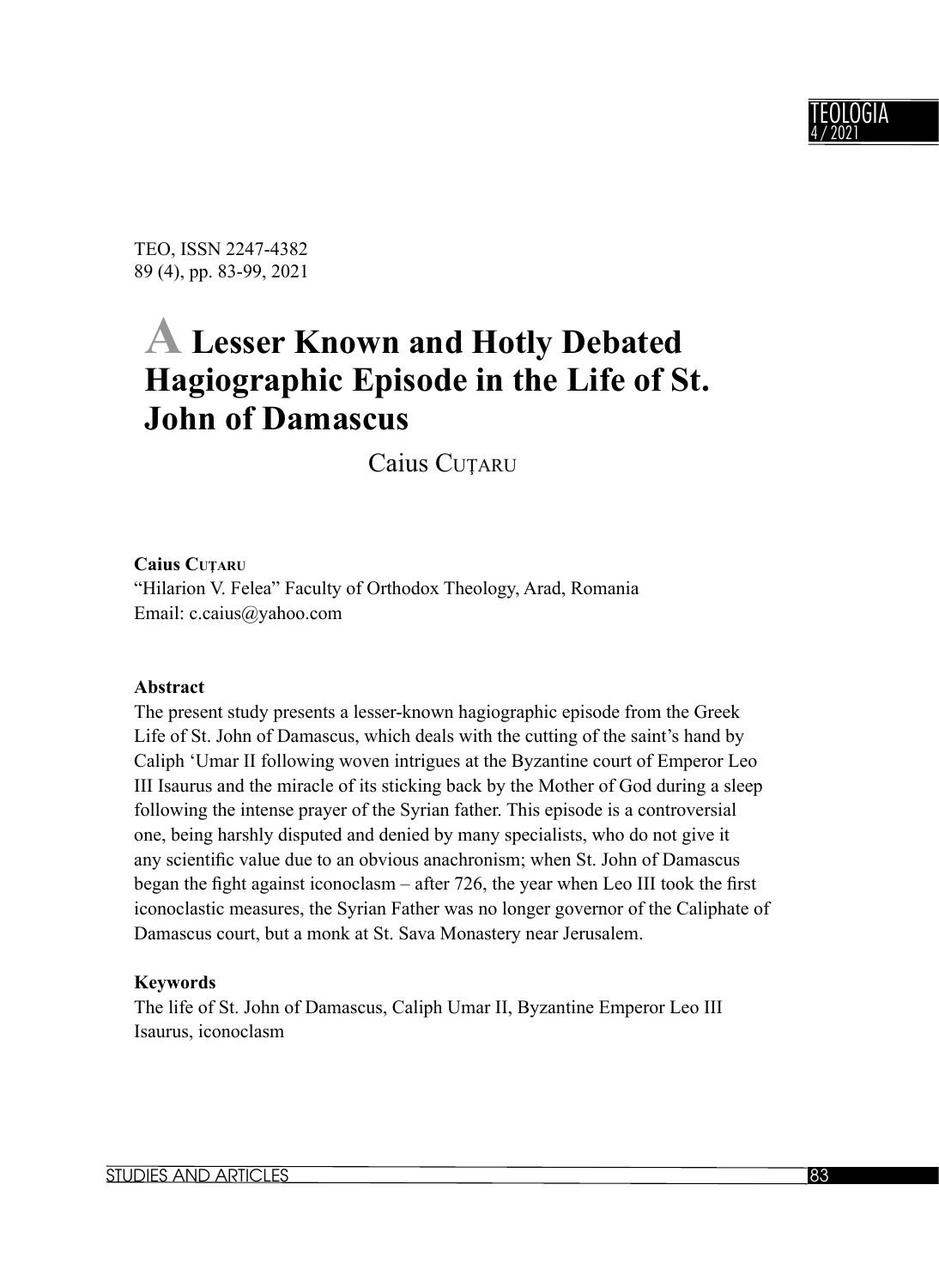

## **I. Introduction**

The hagiographic episode in question in this study, which refers to the cutting off of St. John of Damascus's hand by the caliph following intrigues woven at the Byzantine court and the wonder of its being put back during a sleep by the Mother of God, following the intense prayer of her father has as protagonist St. John of Damascus, the Muslim caliph ʻUmar II and Emperor Leo III Isaurus, and is mentioned in the Holy Father's Greek writig *Life*. Several specialists have written about this document and currently *The Greek Life* is included in the *Patrologia Graeca*, vol. XCIV, Coll. 429-489 and is said to have been written by Patriarch John of Jerusalem<sup>1</sup>, based on an *Arab Life*.

It is a creation of the hagiographic genre, with all that it entails, but a closer look reveals the questions asked by those who created the *Arab Life* of the last Holy Father of the patristic period, a document that underlies the *Greek Life*.

From the beginning, however, it should be noted that this episode is controversial, being harshly disputed and denied by many experts due to an obvious anachronism; when St. John of Damascus began the fight, by preaching and writing against iconoclasm – after 726, the year when Leo III took the first iconoclastic measures, the Syrian Father was no longer governor of the Caliphate of Damascus (it seems that in 718 ended his activity in Damascus), but was a monk at the Monastery of St. Sava near Jerusalem. So it would be an inconsistency of at least eight years between one moment and another, which casts a serious shadow of doubt on the veracity of the story. However, I would like to mention this lesser known episode of his life, but perfectly possible in terms of performing a miracle, that is, viewed in the logic of faith.

<sup>&</sup>lt;sup>1</sup> Several hypotheses have been made about this Patriarch John of Jerusalem, according to which it would be John VII (964-966) or John VIII (1106-1156). At the beginning of the last century, an 11th-century *Arab Life* of St. John of Damascus was discovered, leading us to the conclusion that the author can be only Patriarch John VIII. The discussion is open, however, because two manuscripts of *Greek Life* date back to the 10th century, a date that is not out of the question, but it is possible that an older *Arab Life,* lost at the present, to have been this manuscript, which implies an even older manuscript of *Greek Life*. See in this regard Fr. Andrew LOUTH, *Ioan Damaschinul. Tradiție și originalitate în teologia bizantină – cu câteva scrieri inedite*, transl. pr. Prof. Ioan ICĂ sn. and deac. Ioan I. ICĂ jr, Deisis Publishing House, Sibiu, 2010, p. 37, note 2.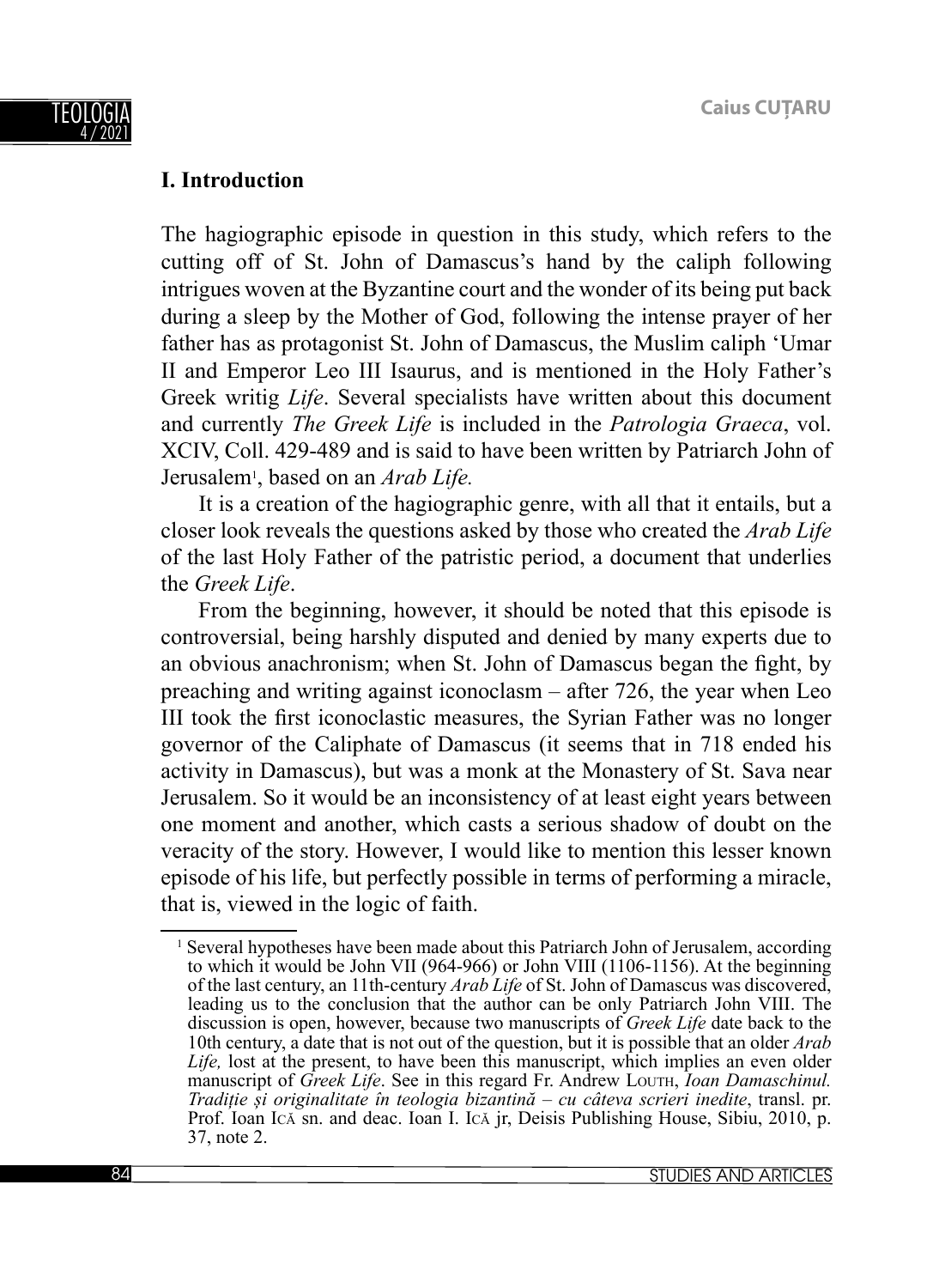### TEOLOGIA 4 / 2021

St. John of Damascus was one of the strongest defenders of the cult of the Holy Icons of the Byzantine Empire, in a time of persecution against them, even though the last great Holy Father of the patristic period was not a resident of the empire, but of the expanding Arab Caliphate and in whose court he grew up<sup>2</sup>.

Unfortunately, for the Orthodox believers inside the borders of the Byzantine Empire, but also outside them, the situation was somewhat similar, because during this period we can speak both of a Byzantine iconoclasm, but also of an Arab one, and if the former appears as a heretical movement inside Eastern Christianity, the latter was absolutely natural and in accordance with the more general Islamic doctrine, the prohibition of iconographic representation being a normal consequence of the belief in an absolutely transcendent and unincarnated God, therefore impossible to be represented iconically.

From 723 onwards, the influence of the Monophysites, who opposed Byzantine Orthodoxy, increased, and by the fact that in addition to the heresy of annulling human nature in the Divine-Human Person of the Savior Jesus Christ, they were also refractory to the worship of the Holy Icons. And the other branches born of Monophysitism, respectively monoenergism and monothelism, acquired a greater influence in the imperial court and in some Eastern patriarchs. Among the many causes of Byzantine iconoclasm we can add this, because in the next period, the Byzantine emperor Leo III Isaurus will enter into a theological dialogue with the caliph 'Umar II. In fact, it is about an exchange of letters between the two, to the caliph's perplexities, expressed in the form of questions and requests for clarifications, the Byzantine emperor answering like a true theologian<sup>3</sup>.

<sup>2</sup> St. John Damascene lived all his life under Muslim rule, and his criticism of the iconoclasts provoked extreme dissatisfaction with the iconoclastic Byzantine emperors, who could not take any direct action against him because he was not under their direct jurisdiction. See in this regard "John the Damascene (ca. 657-ca. 749)", in David Hugh FARMER, *Oxford Dicționar al sfi nților*, transl. Mihai C. Udma and Elena Burlacu, Univers Enciclopedic Publishing House, Bucharest, 1999, p. 282. See in this sense also the Priest. Prof. Dr. Emanoil BĂBUȘ, *Bizanțul – istorie și spiritualitate*, Sophia Publishing House, Bucharest, 2010, p. 273.

<sup>&</sup>lt;sup>3</sup> It was not from the beginning that Emperor Leo III embraced the iconoclastic heresy, but it can be said that, initially, this emperor heresiarch not only professed the Orthodox faith, but was also an ardent apologist of it, having a very broad theological erudition concerning the doctrinal points he addressed, as evidenced by the exchange of letters with Caliph ʻUmar II.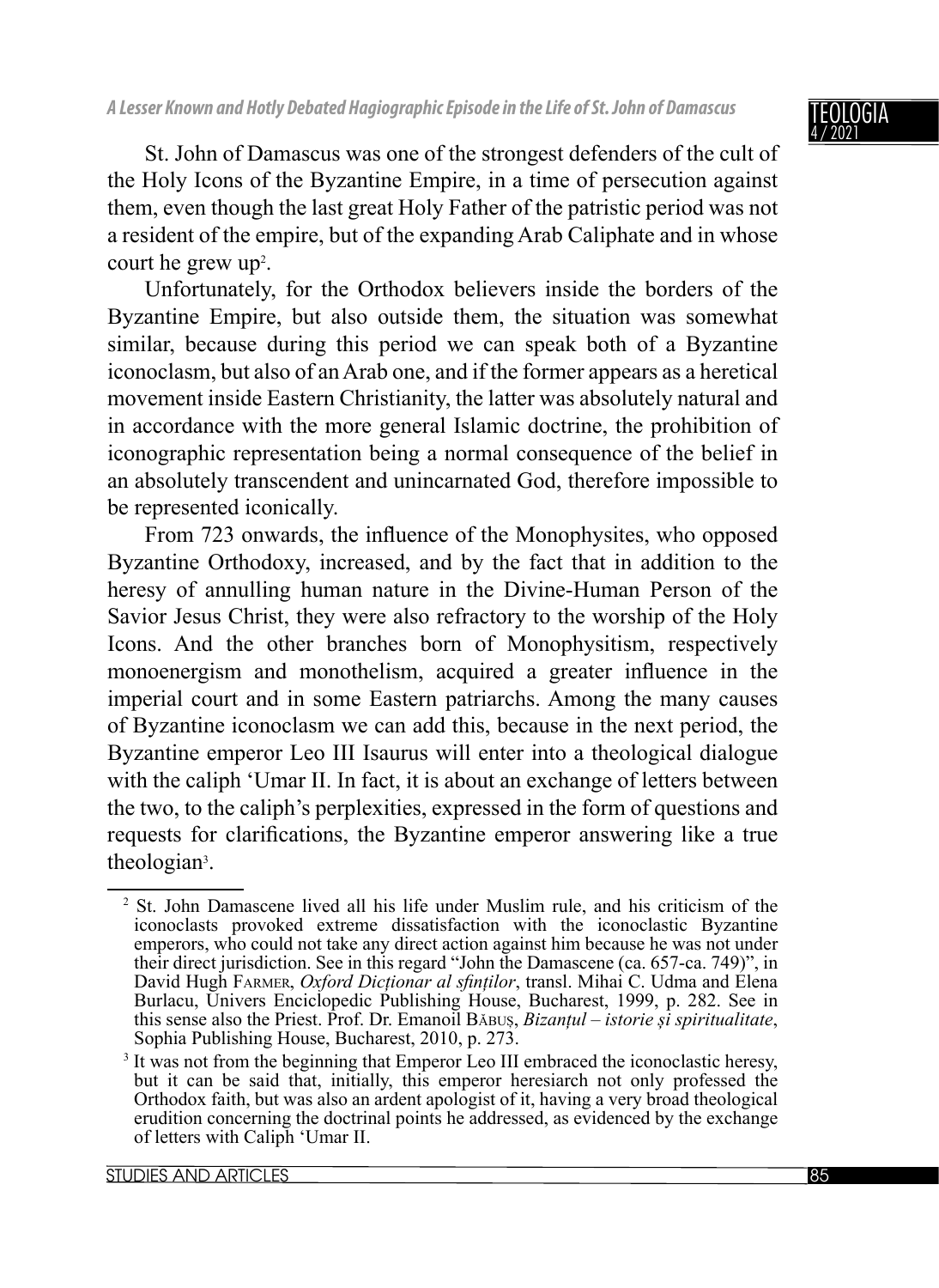At least from this exchange of letters, if it is really authentic<sup>4</sup>, it appears that Emperor Leo III still had in this period a teaching of the Orthodox faith, in which he defended the icons and especially the honesty of the Holy Cross. But, unfortunately, the emperor remained in the memory of the history of the Church of Christ as an iconoclastic emperor, as the one who started the first persecution against the worshipers of the Holy Icons.

Regarding the veneration of icons, both the iconoclastic emperor and the caliph considered that the veneration of icons in the Church violated the second commandment of the Decalogue. On the other hand, the Isaurian dynasty, from which Leo III came, was influenced by Islam,

"Because there is a direct relationship between the precepts of the Qur'an that forbid the representation and worship of any human image that would represent divinity, and the iconoclastic heresy that forbids any representation of Christ the Savior, the Virgin Mary, and the saints in Christian worship. This heresy was intended to be a protest against an alleged violation of monotheism by the Christian Churches and was a response to the claim announced by Muhammad, who would have abolished idolatry, destroying from its foundations even the most insignificant vestiges of it"<sup>5</sup>.

# **II.** The emperor and the caliph in a first attempt of a theological dialogue

Caliph ʻUmar II was a special man, an atypical Muslim leader, wanting to win the emperor for the cause of Islam. This caliph was more willing to proselytize than to fight with a weapon against unbelievers (non-Muslims). It is known that ʻUmar II wrote a dogmatic letter to the emperor to make him embrace his religion, but the Greeks did not tell us anything about the Byzantine emperor's response. An 8th-century Armenian historian named

<sup>4</sup> There are several discussions on the authenticity of this epistolary exchange, the specialists in the field being in different positions, some being favorable to the authenticity of the epistolary dialogue between the two, others denying its authenticity.

<sup>&</sup>lt;sup>5</sup> See in this regard Félix Nève, "St. Jean Damascène et son influence en Orient sous les premièrs Khalifes", in: *Revue Belge et Etrangère* (from now *RBE*), Numérisation et mise en ligne par Albocicade. Les notes et regroupées en fin de document, Tome XII, Bruxelles, 1861, I.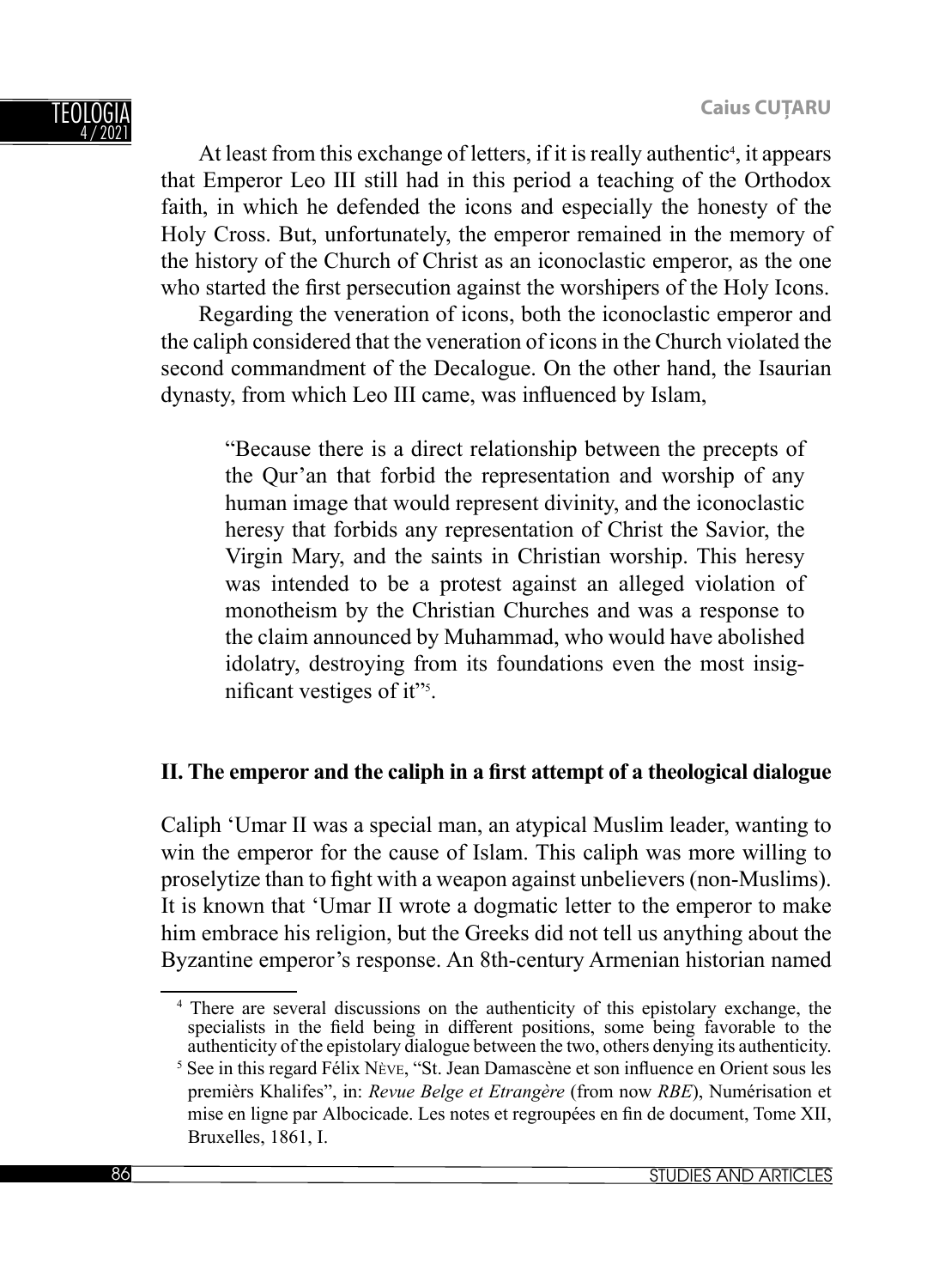

Leonțiu or Ghevond the priest recounted the dialogue between the two in writing, and G. Chahnazarian published the two pieces of correspondence in the second half of the 19th century<sup>6</sup>.

After expressing his desire to know the Christian dogmas, and to study the various aspects of the faith in Christ, the caliph confesses that he did not have the opportunity to do so, which is why he asks the emperor to give him the necessary clarifications. Naturally, his ambiguities concern the Person of the Savior Jesus Christ, the Old Testament prophecies about the coming of the Messiah, Christ's testimonies of Himself, which apparently would not be enough for Christians, so look for evidence of the incarnation in the Old Testament. The statement is false, because the Savior Christ revealed Himself as the Son of God, consubstantial with God the Father: "And I and my Father are one" (John 10, 30), the Old Testament testimonies coming to confirm His proclamation, by prophets, and being used initially in the apostolic kerygma, as we see in the Holy Apostle Paul in his missionary travels, and in this case in the dialogue with Islam, when the interlocutors demanded such evidence. On the other hand, Old Testament prophecies fulfilled in the person of the Savior Jesus Christ came to invalidate the mission of Muhammad, the prophet of Islam, whose life and activity had not been foretold. Hence the lack of the revealed character of the Islamic religion, incriminated by the representatives of Christianity.

One of the favorite points of the Islamo-Christian controversy also appears in ʻUmar II's letter: how can God touch man? – confusion expressed by the caliph by the expression: "is it possible that God dwelt in the flesh and blood, as well as in the dirty entrails of a woman?"<sup>7</sup> This accusation against the possibility of the incarnation of the Son of God is in accordance with the teaching about God in Islam, called *tawhid*<sup>8</sup>: "He does not give birth, and is not born, and no one is like him" – according to the Qur'an<sup>9</sup>.

<sup>6</sup> *Correspondance entre Omar II, VIIIème calife Omeyade et Léon III l'Isaurien, empereur de Constantinople*, *sur la foi des chrétiens*, de GHÉVOND, Numérisé et mis en ligne avec une introduction par Albocicade, 2009, d'après l'*Histoire des guerres et des conquêtes des arabes en Arménie*, traduite en français par Gerabed V. SCHAHNAZARIAN, Librairie de Ch. Meyrueis et Compagnie, Paris, 1856, note 249.

<sup>7</sup> See *Correspondance entre Omar II, VIIIème calife Omeyade et Léon III l'Isaurien, empereur de Constantinople*, *sur la foi des chrétiens*, de GHÉVOND.

<sup>8</sup> Tawhid (taw-HEED) is a teaching frequently mentioned in the Qur'an, a word that can be translated as "monotheism" or, literally, "to make one". This is one of the fundamental teachings of Islam, namely, the existence of an absolutely unique deity.

<sup>9</sup> Qur'an 112: 3-4, cf. *Qur'an*, Arabic translation by George Grigore, Herald Publishing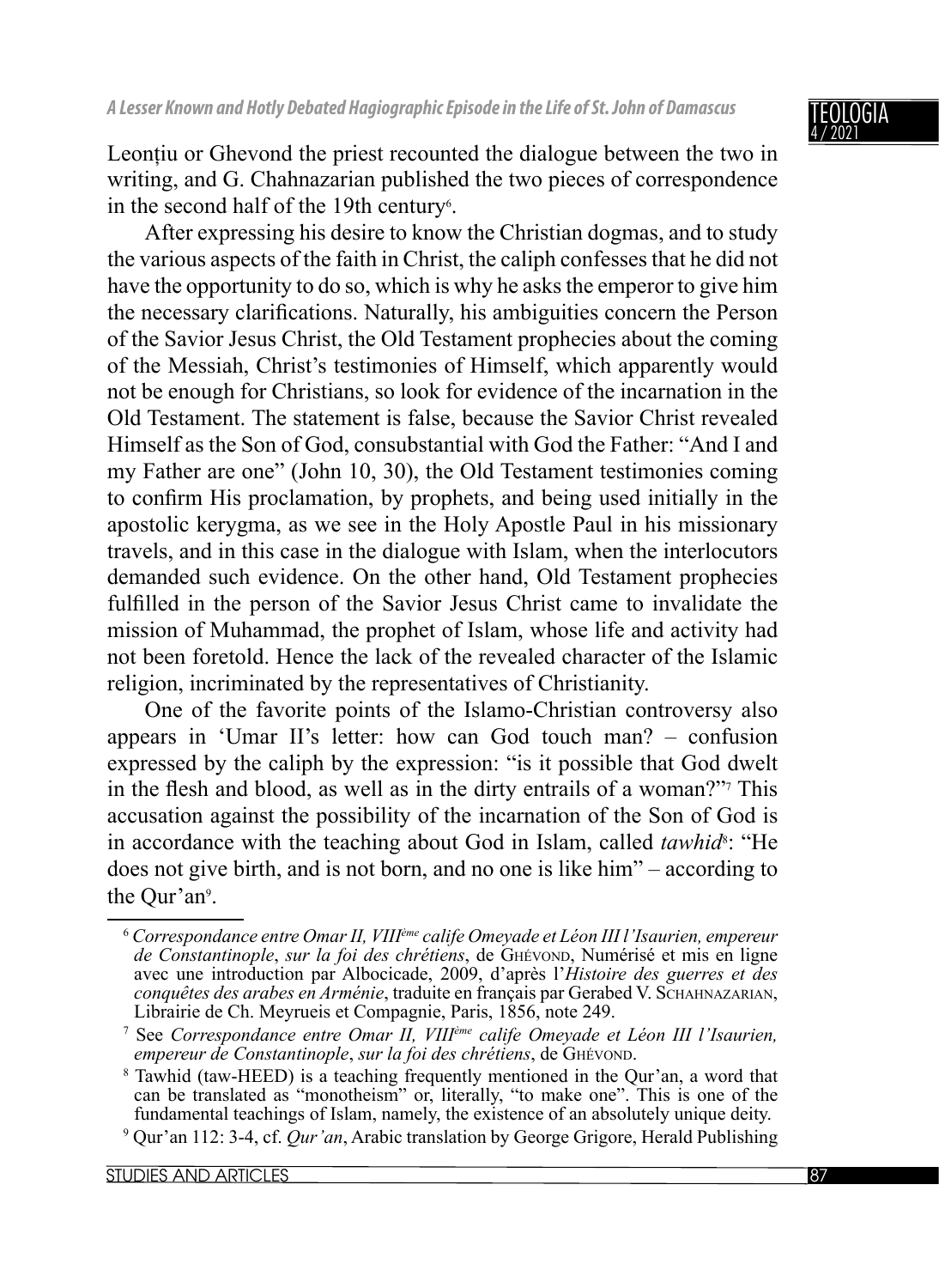Muslim theology disagreed with Christian triadology, which spoke of one God in three Persons, Muslims not accepting Jesus' status as "partner (associate) and equal of the one and omnipotent God", confusing the triumphant monotheism of Christianity with tritheism10.

Another accusation made by Caliph ʻUmar II concerned the falsification of the Scriptures, a common accusation in the Muslim world when Christians proved to Muslims that neither in the Old nor in the New Testament are there any indications of Muhammad, the Prophet of Islam, of his person and prophetic mission.

Another aspect of the Christian-Islamic controversy was the mission of the Paraclete or Comforter, of whom Jesus spoke about, and whom the Muslims identified with Muhammad. The Caliph demanded clarification on this doctrinal aspect.

The practical issues are addressed by the caliph in his questions, asking for clarification on "arbitrary changes in the laws, such as the circumcision of baptism, the sacrifice in the Eucharist, the Sabbath on Sunday". "Why do you honor (worship) the bones of the apostles and the prophets, as well as the paintings and the cross, which he used in the past, according to the law, as an instrument of torture?" As for the interpretation of the prophecy of Isaiah "when he speaks, in his vision, of two horsemen, mounted, one on a donkey, the other on a camel", this would testify, according to Muslim exegetes, about the equality between Jesus Christ, the rider of the donkey, and Muhammad – the rider of the camel. But as can be seen from the *Apology for Christianity* of Timothy I, the Nestorian patriarch, before Caliph al-Mahdi<sup>11</sup>, the meaning is quite different. The letter ends with the request of the caliph to receive, from Emperor Leo III, explanations on all these points, in order to understand the Christian teachings.

Particularly interesting is the answer of the emperor, which is much more extensive and has an Orthodox character in terms of teaching. In the elaborate response of Emperor Leon, which turns out to be a true apologetic treatise, the emperor firmly rejected the Qur'an's morality regarding marriage and male-female relations, which he declared legitimate for believers. But his controversy is worthy of all attention to most of the

House, Bucharest, 2015.

<sup>&</sup>lt;sup>10</sup> See Correspondance entre Omar II, VIII<sup>ème</sup> calife Omeyade et Léon III l'Isaurien, *empereur de Constantinople*, *sur la foi des chrétiens*, de GHÉVOND.

<sup>11</sup> TIMOTHY I, *Apology for Christianity*, Translated with a critical apparatus by Alphonse MINGANA, coll. *Woodbrooke Studies*, vol. 2, Reprinted from the "Bulletin of the John Rylands Library", Volume 12, Cambridge W. Heffer & Sons Limited, 1928.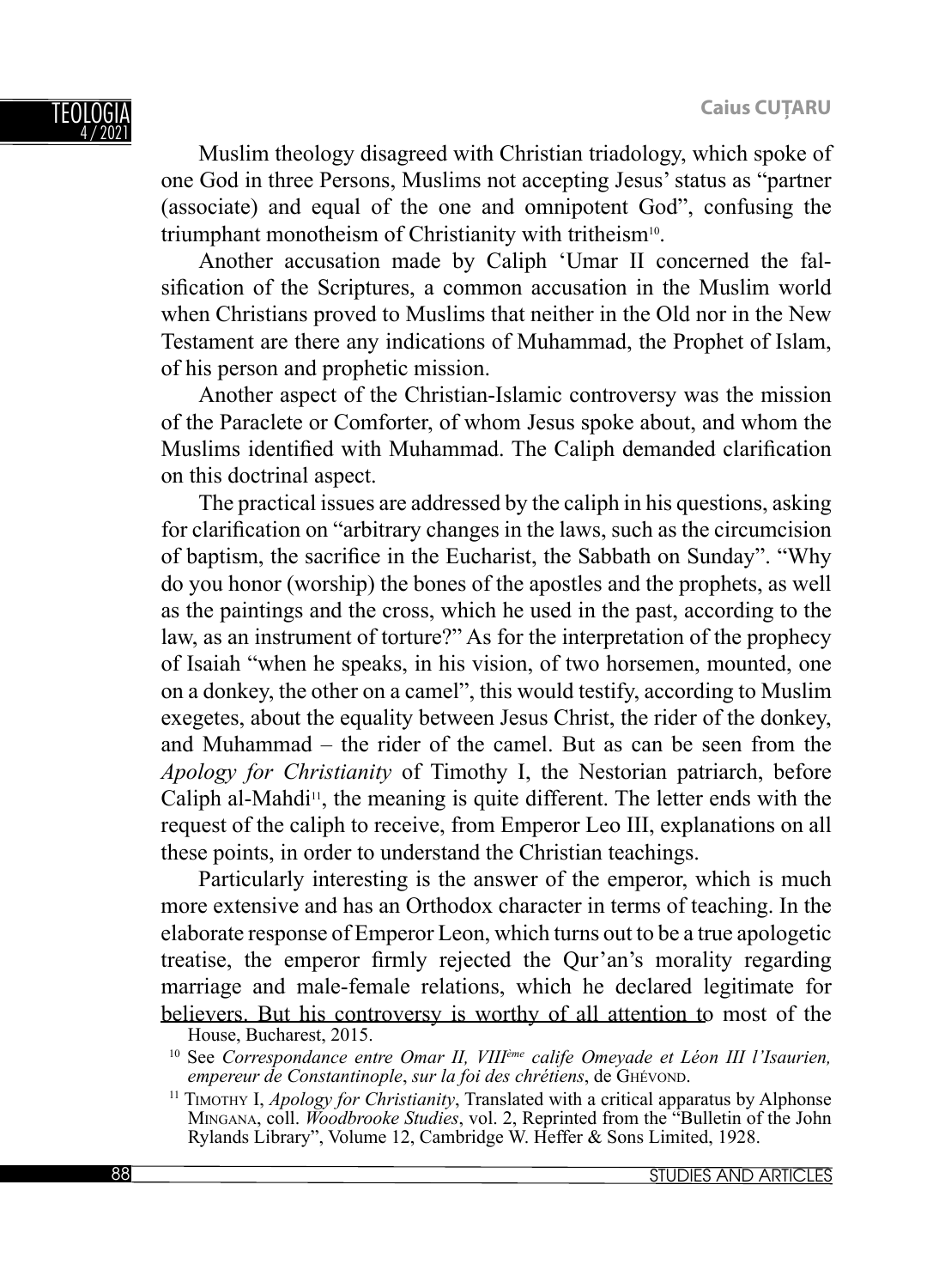### NGIA 4 / 2021

issues raised by the caliph. If we were to believe the historian Ghevond, the controversy produced a vivid impression on the caliph, who began to treat Christians with more benevolence, improving their living conditions<sup>12</sup>.

Emperor Leo III will reply to Caliph Umar II that he is not at all ashamed of his religion, although he is not in the habit of writing about divine things. He will repeat point by point the objections and challenges of his adversary, proving the authenticity of the Holy Scriptures, the value of their prophecies, the agreement between the two Testaments, showing the work of salvation Mysteries and ordinances of the Church. At the same time, the emperor inquired about the teachings of Muhammad, because on several occasions, knowingly, he moved the attacks to the opponent's field. In this way, he rejects blasphemies against the Holy Trinity as well as the claim of Muslim theology to find either in the promise of the Paraclete or the Comforter, or in a vision of Isaiah, the proclamation of Muhammad's personal mission. The emperor also opposes the caliph's accusations of idolatry with his own accusations of Arab superstition, such as the worship of black stone in Mecca and many of their practices, but also objects to the multitude of sects and schisms that have arisen in such a recent religion, professed by a single nation. The crude conception of eternal life, of the resurrection, and of the pleasures that await the righteous in Paradise, is criticized13.

In the treatise can be read a short reply from the emperor, a very clear one, concerning the cult of icons, which the caliph attacked, mentioning them among the errors of Christians:

"As for the paintings", the emperor wrote to him, after justifying the practice of honoring the Holy Cross, "we do not give them a similar respect, we do not receive from the Holy Scripture any commandment concerning it; yet finding in the Old Testament the divine commandment authorizing Moses to have the cherubim made in the tabernacle of witness; and, animated by a sincere attachment to the disciples of the Lord, burning with love for the incarnate Lord Himself, I always felt the need to preserve their faces which have come down to us from that time as their living

<sup>&</sup>lt;sup>12</sup> F. Nève, "St. Jean Damascène et son influence en Orient...", in: *RBE*, XII, 1861, II. <sup>13</sup> F. Nève, "St. Jean Damascène et son influence en Orient...", in: *RBE*, XII, 1861, II.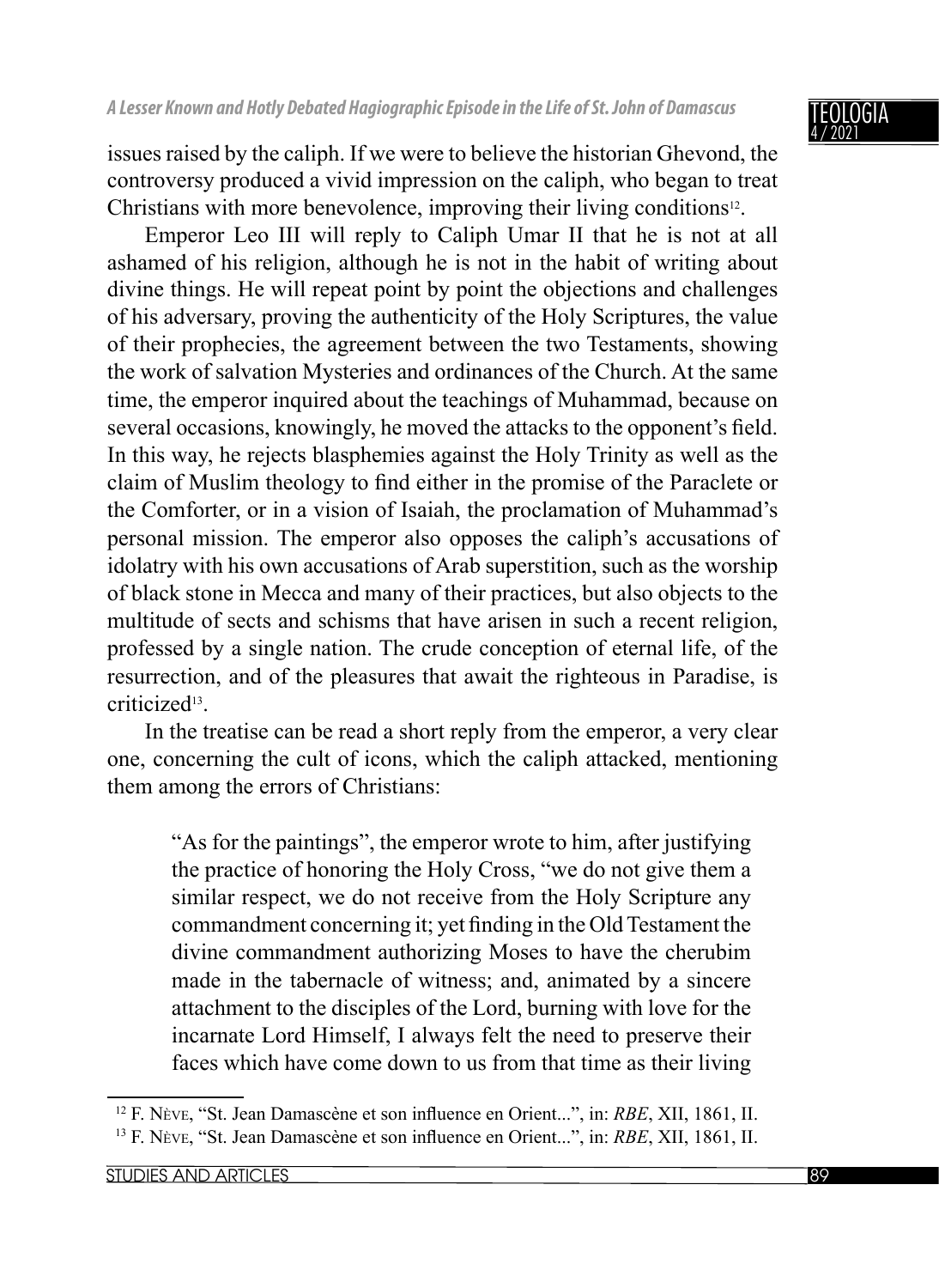

representation. We are delighted with their presence; and we praise God who saved us through His only begotten Son, who came into the world in a humble way, and we honor His saints; but in regard to wood and color, we give them no honor. But as for you, you were not ashamed to sacrifice the house called Ka'bah, the dwelling of Abraham, which he did not actually see, not even in his sleep, with its barren and diabolical desert. This house existed long before Muhammad, and it was worshiped by your fellow citizens, and Muhammad, far from forbidding it, called it Abraham's home"14.

This letter, which dates back to before 720, the year of the death of Caliph Umar II, shows that the Byzantine emperor did not come to the idea of leading a so-called reform of the Christian cult until later, following its theological controversy, through intrigue, threats and the use of force<sup>15</sup>.

The exchange of letters by Ghevond's Correspondence, and relatively recently republished by G. Chahnazarian's History, brings to light probably the oldest Christian-Islamic controversy in the century in which St. John of Damascus lived, and shows a trained theologian and full of zeal in the person of Emperor Leo III Isaurus, but who will later usurp the role of theologians giving rise to iconoclastic heresy starting from a doctrinal point (the cult of the Holy Icons), which in the past he confessed and defended, John of Damascus being his fiercest opponent<sup>16</sup>.

# **III. St. John of Damascus between the two empires**

## **III.1. The persecution of Leo III Isaurus against St. John of Damascus**

In 726, Emperor Leo III issued an edict against the icons, marking the beginning of the Byzantine imperial iconoclasm. The situation of the patriarchal see of Constantinople in the face of iconoclastic imperial power was particularly difficult. Andrew Louth pointed out that after the iconoclasm, the Byzantine patriarchal court rewrote the history of the

<sup>14</sup> *Histoire des conquêtes et des guerres...*, pp. 89 sq.

<sup>&</sup>lt;sup>15</sup> F. Nève, "St. Jean Damascène et son influence en Orient...", in: *RBE*, XII, 1861, I.

<sup>&</sup>lt;sup>16</sup> F. Nève, "St. Jean Damascène et son influence en Orient...", in: *RBE*, XII, 1861, II.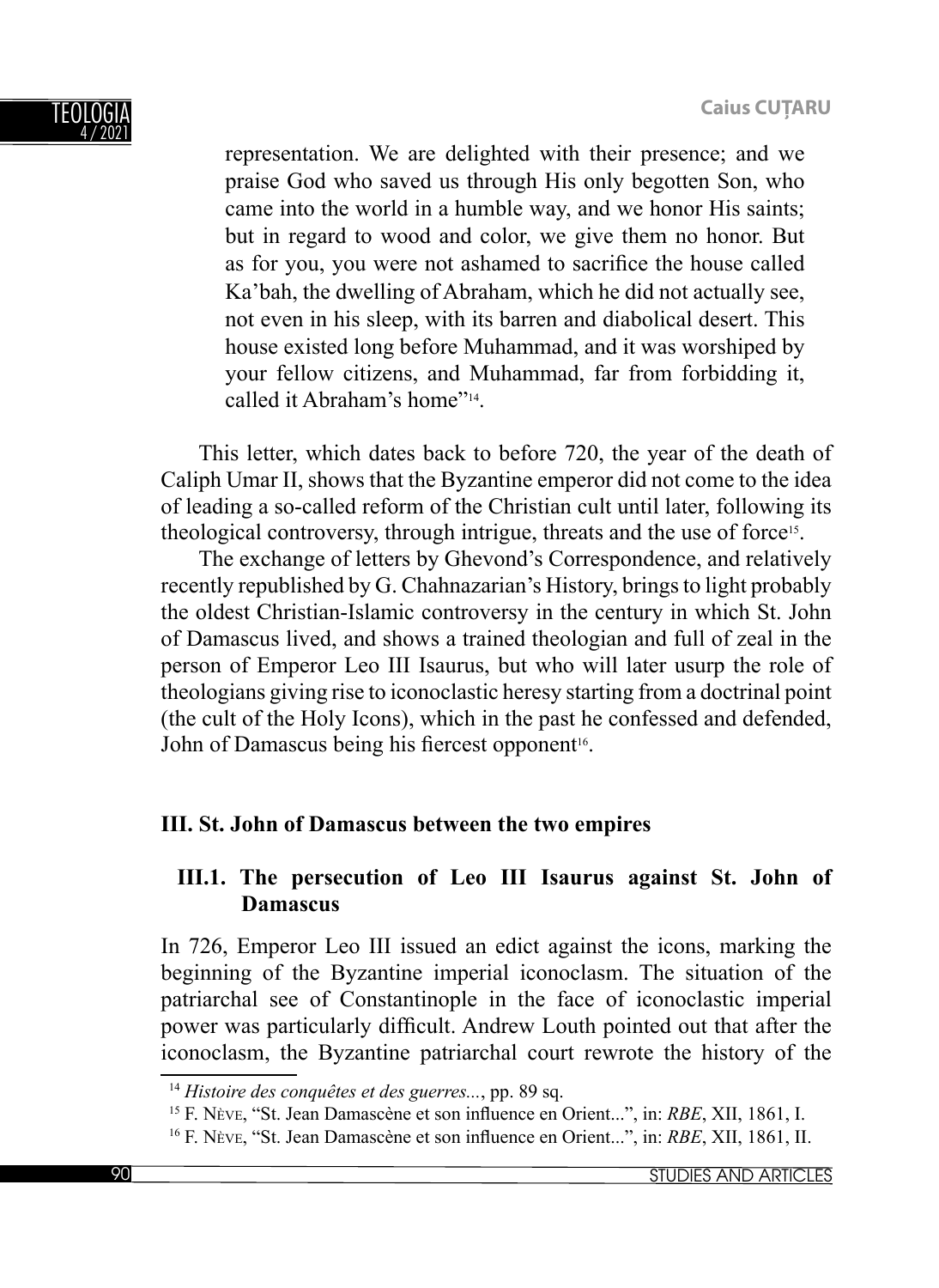period, highlighting the heroic role of the Constantinopolitan patriarchs Gherman, Tarasie and Nichifor in preventing a complete collapse in the face of the imperial will<sup>17</sup>. Although Leo III sought an official justification for the iconoclasm, he failed to win either Pope Gregory II (715-731) or Patriarch German I of Constantinople (715-730)<sup>18</sup>.

At the call of Patriarch John V of Jerusalem (705/6-735), St. John wrote three resounding speeches in support of the icons – "Treatises Against Those Who Attack the Holy Icons"<sup>19</sup>. St. John writes the first treatise against iconoclastic heresy, then writes the second for believers who did not understand the first treatise, and then writes the third, systematizing the ideas of veneration of the holy icons in the first and second treatises<sup>20</sup>. St. John stated that the Savior can be represented by the icon, because he took on a human face, and the icons fulfill in the Church an educational – instructive, an aesthetic – role of adorning the holy places, a cultic role – of accompanying church services and to intercede for the graces of the Holy Trinity to the faithful<sup>21</sup>.

St. John of Damascus is not only content with writing, but understands to participate in the fight against iconoclasm, being one of the synod fathers and, moreover, presiding over the anti-iconoclastic synod of the Eastern bishops of 730-731 AD, even if he was a simply a hieromonk, his role in the debates of this synod being overwhelming, so that posterity considered him to be the one who formulated the anathematisms against

<sup>20</sup> According to experts, the three treatises against the iconoclasts are the only works that can be dated with some certainty, because they are concerned with Byzantine iconoclasm, most likely not Arabic, then they must have been written after 726, the year of the iconoclastic crisis. Cf. A. LOUTH, *Ioan Damaschinul. Tradiție și originalitate...*, p. 26.

<sup>17</sup> A. LOUTH, *Ioan Damaschinul. Tradiție și originalitate...*, p. 33.

<sup>18</sup> See in this regard *Istoria bisericească universală.* Vol. 1. *De la întemeierea Bisericii până la anul 1054*, Coordonator Pr. Prof. Dr. Viorel IONIȚĂ, Editura Basilica, București, 2019, p. 517.

<sup>&</sup>lt;sup>19</sup> According to Martin Jugie, it was not Patriarch John V who determined St. John of Damascus to write the famous treatises for the defense of the Holy Icons, the chronicler Theophanes the Cretan bringing an argument: In the Syrian Damascus distinguished himself through his life and his writings the son of Mansur, John Chrysorrhoas, priest and monk, extraordinary father... United with the bishops of the East, John (this is of course John Damascene and not the patriarch John V of Jerusalem, according to Le Quien) subjected the unbeliever (Leon III Isaurus) to anathema", cf. Saint THEOPHANES THE CONFESSOR, *Cronografia*, transl. Mihai Țipău, Basilica Publishing House of the Romanian Patriarchate, Bucharest, 2012 (year 13 of Leo III Isaurus, ie 730 AD.).

<sup>&</sup>lt;sup>21</sup> See in this sense Sfântul IOAN DAMASCHIN, *Cultul Sfintelor icoane (Cele trei tratate contra iconoclaștilor)*, translation and introductory study by D. Fecioru, Bucharest, 1937.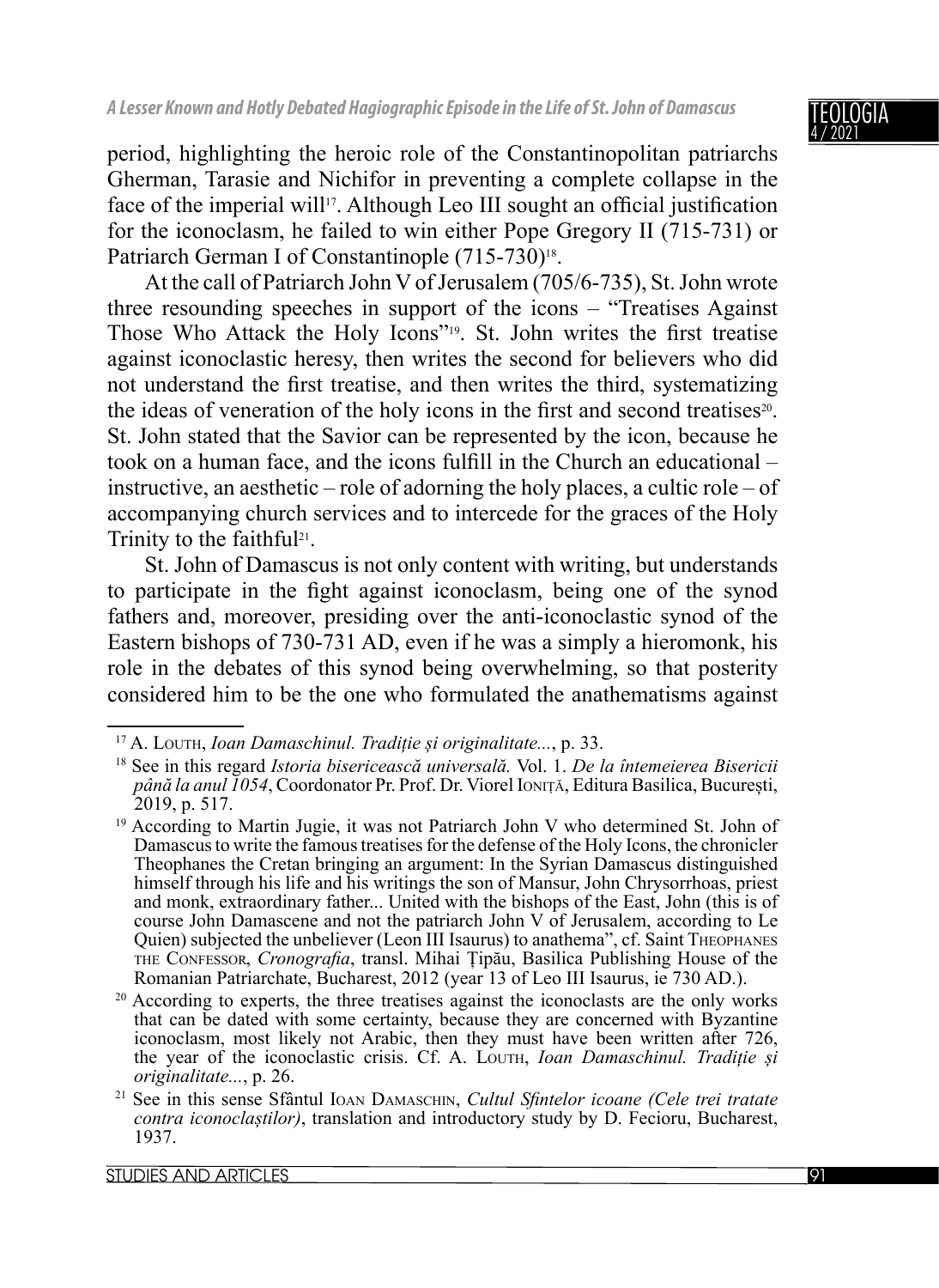the emperor Leo III Isaurus<sup>22</sup>. He was the most representative father of this synod, being strongly involved in the anti-iconoclastic struggle, just as St. Athanasius the Great was involved in the fight against Arianism at the First Ecumenical Council in 32523.

In the Greek *Life* of St. John of Damascus there is also an account of an episode related to his fight against the iconoclasts. The determination and success of the Holy Father in the fight against the new heresy reaches the ears of the iconoclastic emperor Leo III Isaurus, who is terribly angry but unable to punish the hieropoly monk in the Arab Caliphate. In order to take revenge, the emperor, after procuring one of the saint's autographs, gathers the best of his calligraphers and has them forge a letter written in the hands of the monk John. In this letter, John warned the Byzantine emperor, telling him that Damascus was badly defended and that he could hand it over to the Byzantines<sup>24</sup>.

In possession of this forgery, Leo III sent the letter to the caliph, as an expression of friendship and respect for the treaties. The Caliph made available to his vizier the false document received from Constantinople, and he could not deny that the handwriting did not resemble his handwriting, but he pleaded not guilty to the contents, which did not belong to him. However, his protests did not have the power of impressing the caliph, and he, furious at the disloyalty of his trusted official, ordered his right hand to be cut off, which will be exposed in public, but John asked the caliph to return his hand in order to bury it. Receiving it, St. John placed it in front of the icon of the Mother of God as he prayed in anacreontic verses,

<sup>22</sup> To consult *PG* XCIV, 1284, *Patrologiae Cursus Completus*, *Series Graeca Prior*, Accurante J.-P. MIGNE, Patrologiae Graecae, Tomus XCIV, S. Joannes Damascenus, Paris, 1864. See also note 114.

<sup>23</sup> Father Dumitru Stăniloae also considers him the most important defender of the cult of the Holy Icons, pointing out that: "He gave the hardest blows to this heresy (iconoclasm, n.n.)". See *Filocalia sfintelor nevoințe ale desăvârșirii*, translation, introduction and notes by Fr. Professor Doctor Dumitru Stăniloae, vol. 4, Harisma Publishing House, Bucharest, 19942, p. 201.

 $24$  For such a gesture, Islamic law punished death or exile, as this meant that non-Muslims broke the pact with Muslims in the caliphate, a pact by which they obtained the right to remain in Muslim territories, protecting their lives and property. For this, see Antoine FATTAL, *Le statut légal des non-musulmans en pays d'Islam*, Imprimerie Catholique, Beirut, 1958, p. 83 and Rev. E. Băbuș who presents the acts of *dhimmi*, that is the tolerated, as the Christians were called, who automatically drew the death penalty. Among them he mentions the following: "the killing of a Muslim, the refusal to pay taxes, the espionage in favor of an adversary – as is the case – and the most serious crime was the blasphemy of the Prophet Muhammad", cf. Prof. Dr. E. E. BĂBUȘ, *Bizanțul – istorie și spiritualitate*, p. 271, note 1.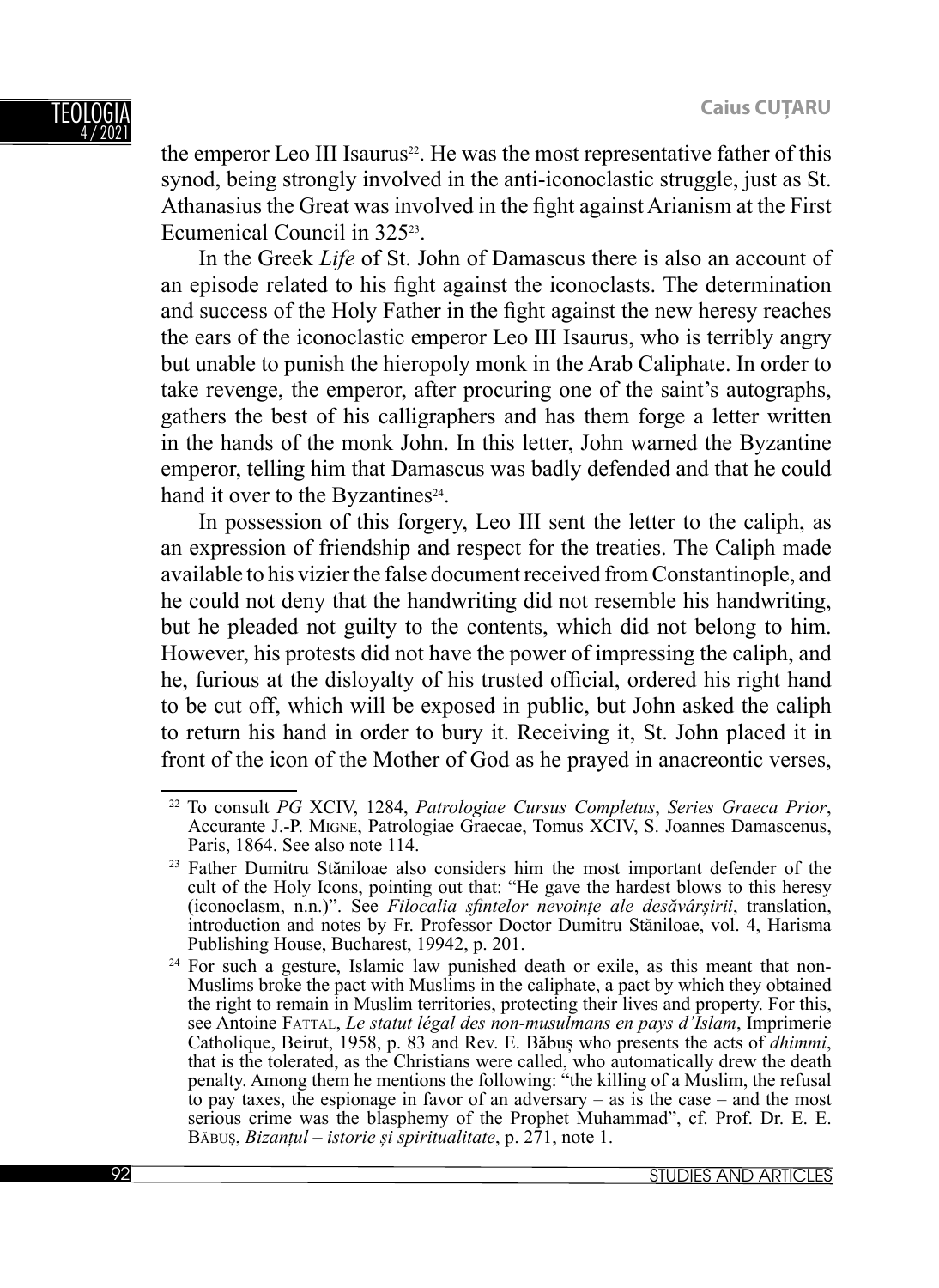asking her to put his amputated hand back. The Mother of God receives his prayer, has mercy on him, and when he falls asleep he is shown in a dream, the image of the Blessed Virgin coming to life before his eyes, and with a graceful smile, the Virgin will stick his hand again. Waking up and seeing himself healed by an extraordinary miracle, the Saint prays and sings hymns to the Mother of God for the rest of the night. In the morning, being summoned by the caliph and seeing his hand back, he realizes that he had been innocent, makes him recount what had happened during the night and wants to restore him to his former dignity<sup>25</sup>.

The miracle of the restored hand will give rise to a special shape of the icon of the Mother of God called Theotokos Tricherousis, meaning "Mother of God with three hands", because St. John, in gratitude for the miracle performed, made a silver hand to be placed on the icon that had performed the miracle. Following this episode, St. John asks permission to leave the court and follow the monastic life, permission finally received<sup>26</sup>.

We have discussed this episode of The Greek *Life* of St. John of Damascus, because, although this source of information is not usually used, it is generally ignored by specialists, as does Fr. A. Louth, in the first chapter of his book on the Syrian Holy Father, however, indicates its importance and we agree with this argument. He shows that:

"Even though Greek *Life* is worthless as a historical source for John's life, it is not without interest. As is the case with most hagiography, if we stop looking at it as a kind of window that opens out to the historical landscape of John's life and look at it instead as a mirror that reflects the late attitudes toward John and of course compared to Christian holiness as such, then it becomes not only interesting, but even informative"<sup>27</sup>.

<sup>&</sup>lt;sup>25</sup> The miracle of the restored hand has circulated for hundreds of years, sometimes with various variations, some strange, both in Eastern and Western hagiographic writings. Unfortunately, the textual criticism did not give it the slightest historical value. See in this sense *Speculum historiale* by Vincent DE BEAUVAIS, in *PG* XCIV, 497-500. One of the counter-arguments in favor of the veracity of the story is the fact that at the time of writing the dogmatic treatises against the iconoclasts, St. John was already a priest and monk at St. Sava's Monastery and had long since left Damascus. The quality of monk and priest is evident from the text of the treaties, as well as the fact that he already lived in or near Jerusalem. Expressions such as "humble and useless servant of the Church of God" or "ambassador of the Mother Church to her children" appear in these treatises.

<sup>26</sup> For the story of this episode see A. LOUTH, *Ioan Damaschinul. Tradiție și originalitate...*, pp. 38-39, 41.

<sup>27</sup> A. LOUTH, *Ioan Damaschinul. Tradiție și originalitate...*, p. 37.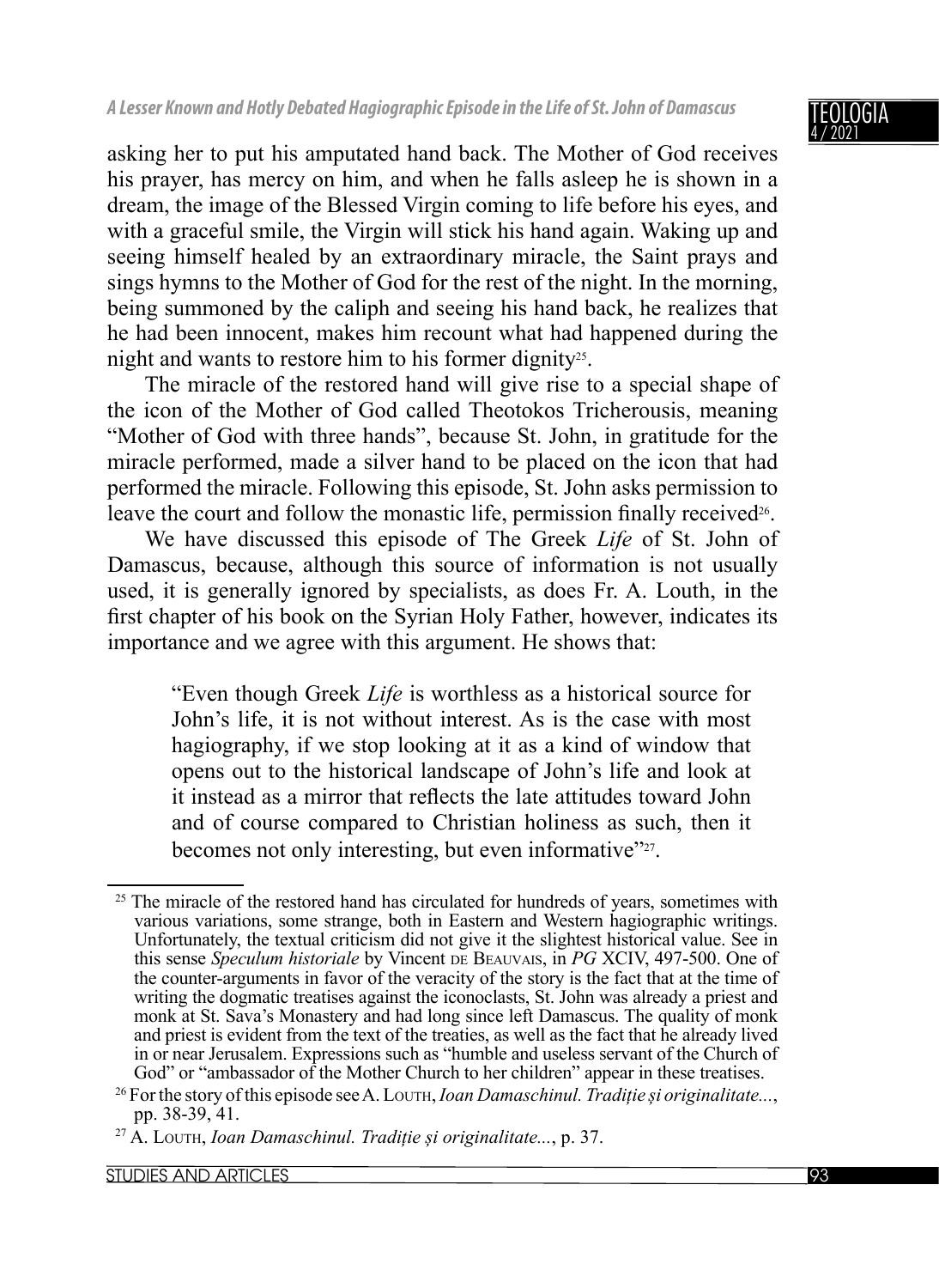**Caius CUŢARU**

TFOI OG 4 / 2021

The author of this opinion shows that beyond the historical aspect, which has its relevance, it is important to analyze a character in the history of the Church and according to the way the believers later looked at him, dressed in the robe of holiness, "mythical" and stop this process of a continuous demystification, which empties everything of meaning and holiness. The religious man of the past charged with holiness a man or a historical event, he felt the need to sanctify everything, while the secularized and desecrated man of today demystifies everything, even the sacred, reducing everything to the judgment of an autonomous reason, broken from God and under the power of senses. If we look at the event we were referring to in this regard, then we understand its meaning and we can excuse its anachronism.

On the other hand, the anachronism is explained if we consider that those who wrote the Arab *Life* of the Saint, the Arab Christians on the threshold of 1000 AD, could not conceive how Leo III Isaurus, the persecuting emperor of the Holy Icons, did not know their greatest defender, St. John of Damascus, and then they put them together, weaving this beautiful hagiographic narrative. They thought a posteriori, in the logic of the fame acquired in the meantime by the aghiopolit monk, and the relatively friendly relations between the emperor and the caliph seen through the prism of the other debated document, the epistolary exchange between the two subsequent. As for the miracle of John's hand restored to its place by the Mother of God, this event is the basis for the painting of the "Icon of the Mother of God with three hands", the so-called icon *Theotokos Tricherousis*, because in gratitude for the miracle, St. John make a silver hand to be attached to the miracle-working icon, and later copies of the icon have been preserved. Thus, the episode in the life of St. John of Damascus would represent the "legend", the reason for painting the icon of the *Mother of God Tricherousis*. As for the original icon, it is said that it was brought to the Serbian Hilandar Monastery on Holy Mount Athos by Sveti Sava, the saint of the Serbs, in the 13th century, and is still there today.

It appears that St. John of Damascus served at the Caliphate court in Damascus between 690 and 718, succeeding his father Sarjun, a man with senior positions in the Syrian tax administration<sup>28</sup>. In the year 718, Caliph

<sup>28</sup> The authors of the chapter entitled *The Life and Work of John Damascene* in *Complete Works I*, claim that the future Father of the Church "pursued a career in the Umayyad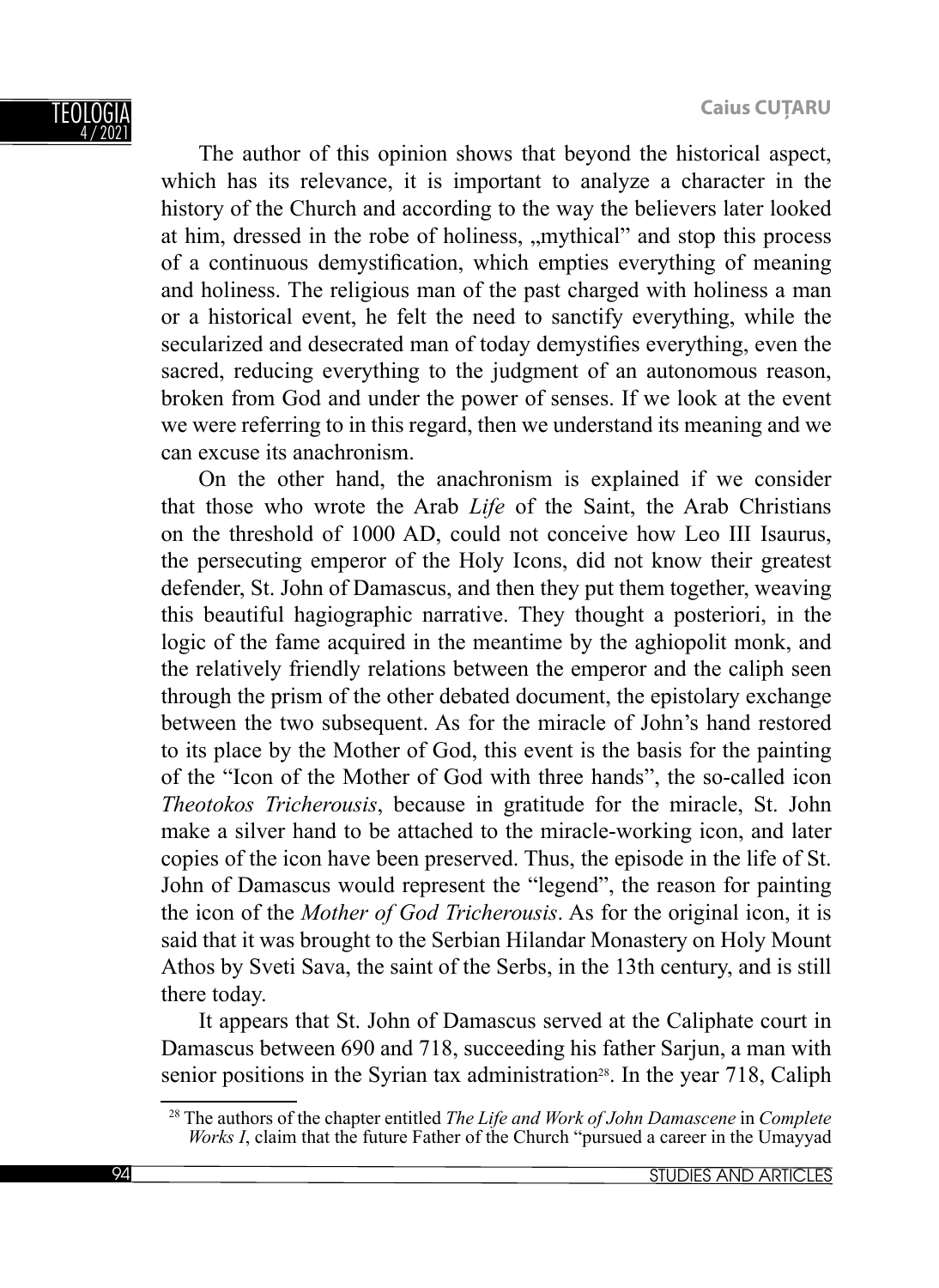

ʻUmar II started an anti-Christian policy that also targeted the Christians in the administration of the caliphate. Other sources suggest, however, that the removal of John of Damascus from office was due to intrigue<sup>29</sup>. Father A. Louth claims that somewhere "in the second decade of the eighth century, John resigned from his position in the Damascus administration and became a monk in Palestine"<sup>30</sup>, which confirms the year 718 AD. as the year of leaving the capital of the caliphate and its office.

"After the loss of the rectory, John of Damascus divided his fortune among the poor, freed his slaves, and retired with his adopted brother, Cosmas, to St. Sava's Monastery in Palestine, where he would remain until the end of his life"<sup>31</sup>.

# **III.2. Persecution of Constantine V Copronymus against St. John of Damascus**

Not only the iconoclastic emperor Leo III Isaurus, who died in 741, persecuted the monopolistic monk, but also his son and successor to the throne, Constantine V Copronimus, emperor between 741-775, with an interruption between  $741-743<sup>32</sup>$ , who could not punish him directly, sometimes reserved slander, sometimes anathema. In all his years he had the monk John of St. Sava in Constantinople solemnly anathematized, and in particular St. John of Damascus will be anathematized by the iconoclastic

tax administration, most likely during the caliphate of al-Walid (705-715)", cf. Sfântul IOAN DAMASCHIN, *Opere complete I*, introduction, translation and notes by Adrian Tănăsescu, Cornel Coman, Cristian Chivu, Gândul Aprins Publishing House, Bucharest, 2015, p. 11, leaving it in 706, when the respective caliph changed the official language of civil administration from Greek to Arabic. These translators, although they do not give credit to biographical sources written in hagiographic style, "which do not give scientific rigor to our brief introduction" (cf. p. 9), still recall the episode with the cutting of St. John Damascene's hand, narrated in Greek *Life* from *PG* 94, 456. It seems that these authors do not notice very well the anachronism of the overlapping events.

<sup>29 &</sup>quot;Umayyad Caliphate", in: *World History Encyclopedia*, Benjamin de Lee, Ed. Alfred J. Andrea and Carolyn Neel, Vol. 7: Era 4: Expanding Regional Civilizations, 300- 1000, Santa Barbara, CA: ABC-CLIO, 2011, pp. 286-288.

<sup>30</sup> A. LOUTH, *Ioan Damaschinul. Tradiție și originalitate...*, p. 23.

<sup>&</sup>lt;sup>31</sup> "Ioan Damaschinul", on the website https://ro.wikipedia.org/wiki/Ioan\_Damaschinul, consulted on 27.01.2022, at 17:02.

<sup>32</sup> For the reign of Constantine V Copronim consult Charles LE BEAU, *Histoire du Bas-Empire commençant a Constantin-le-Grand*, Tome Sixième, livre XLIV, Chez Ledoux et Tenré, Libraires, Paris, MDCCCXIX, pp. 387, u.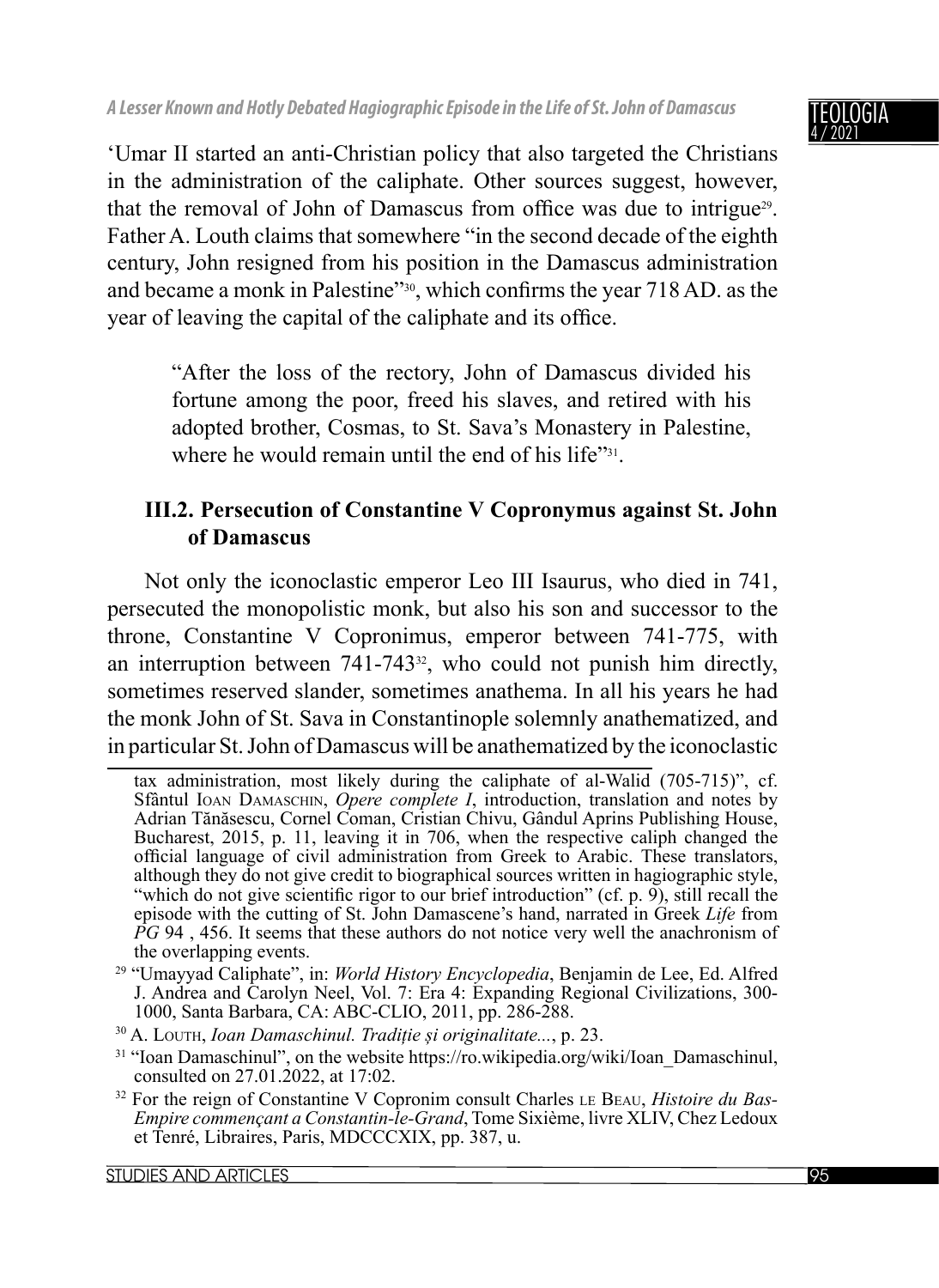

synod at Hieria, which took place between February 10 and August 8, 754, and is considered a supporter of the Saracens and a teacher of iniquity, of paganism. In fact, by supporting the cult of the Holy Icons, the Holy Father was in conflict with both empires at the same time, as the Byzantine Empire, through persecuting emperors, became an iconoclast, and the Muslim Arab Caliphate was, by definition, against any anthropomorphic representations, Islam being a religion. iconoclastic by virtue of the belief in a God who did not reveal himself personally, through the incarnation, but through a writing (the Qur'an). Perhaps for this reason, St. John considered Islam more as an iconoclastic Christian sect than as a separate religion, with its own specificity.

The way in which it was received by the fighters against the Holy Icons results from the anathemas with which the iconoclastic synod of Hieria in the year 75433 "endowed" the Syrian Holy Father:

"You (the emperors) have destroyed the heretical ideas of Gherman, George and Mansur. The anathema of the indecisive, wood-worshiping enemy Gherman. George's anathema of the same thought as him, who falsified the teachings of his parents. Mansur's anathema with a bad name, cursed and favorable to the Saracens; image worshiper and forger; the insulter of Christ and the enemy of the empire. Mansur's anathema is the teacher of iniquity and the false interpreter of the Holy Scriptures<sup>"34</sup>.

We see how insistently the name of Mansur is remembered, that is, that of St. John of Damascus, given his importance in the fight against the iconoclasts.

<sup>&</sup>lt;sup>33</sup> The synod was convened by Emperor Constantine V Copronymus at Hieria, on the eastern shore of the Bosphorus, near Chalcedon. Constantine wanted to impose his iconoclastic program and receive the endorsement of a synod. In order to prepare the synod, the emperor personally composed 13 theological works, leaving to posterity only two of them, and these fragmentary. The synod considered by the participants as ecumenical was attended by 338 bishops, a record number of synods. The documents regarding the development of the works were destroyed during the period when the cult of icons was restored, but the dogmatic conclusions synthesized in a *horos* (dogmatic definition) were preserved, decisions later fought against at the VII Ecumenical Synod of 787. In that period many icons were destroyed and many priests executed, exiled or blinded.

<sup>34</sup> To consult *PG* 94, 1256 A, 1297 B, 1301 A.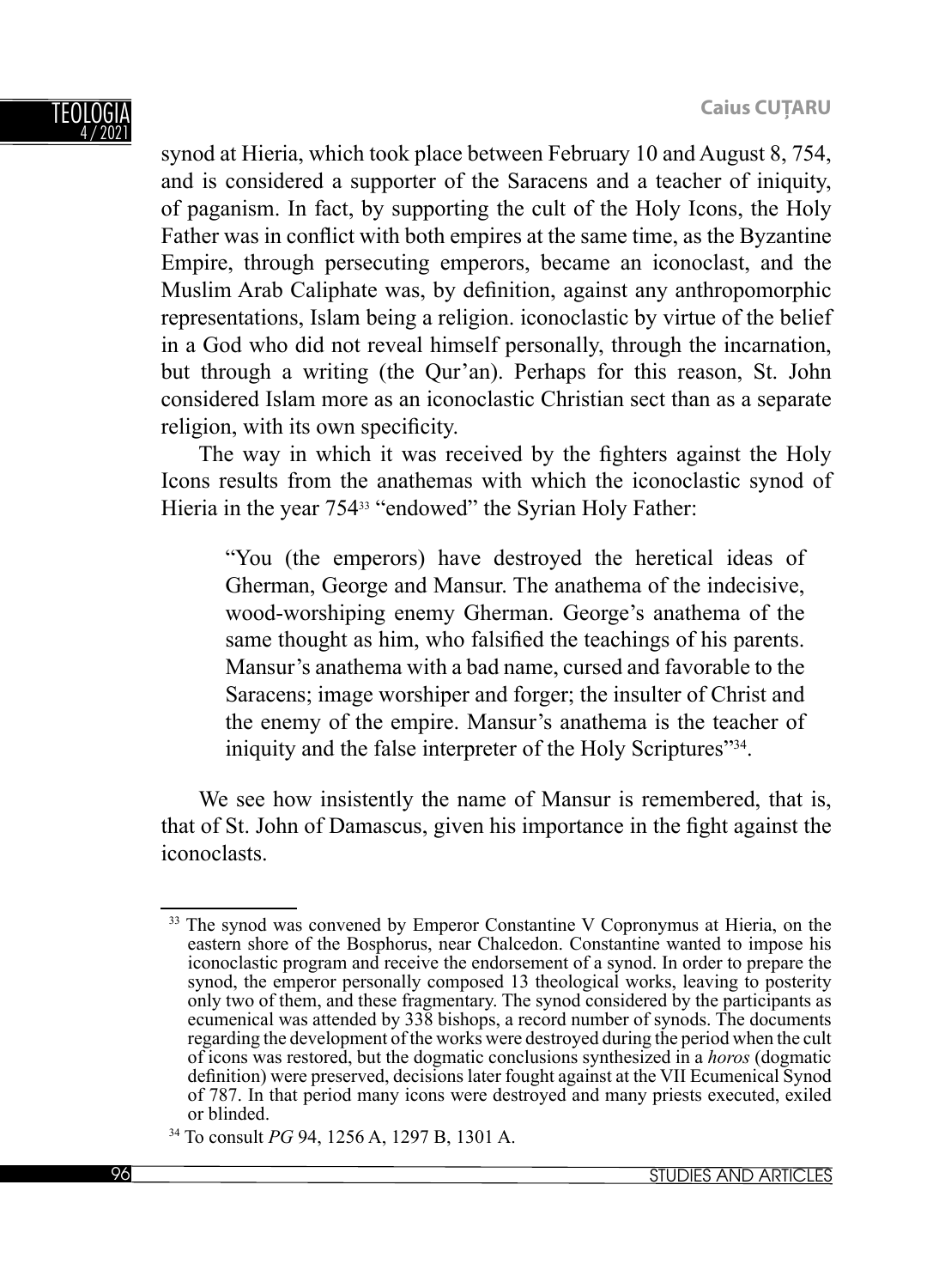

"The anathemas of this synod are the most brilliant apology of the struggle that St. John of Damascus led against iconoclasm. German of Constantinople and George, bishop of Cyprus, otherwise unknown, are barely mentioned. However, a damned anathema is reserved for John of Damascus, honoring him with the title of teacher of iniquity"35.

Even though the three defenders of the icons were anathematized by the iconoclastic synod of Hieria, they were rehabilitated and honored by the VII Ecumenical Synod of Nicaea in 787 with the formula: "The Holy Trinity glorified the three", which comes to repair which ruined the synod of Hieria by the formula of their condemnation: "The trinity has deposed all three". From this formula we deduce that the three were dead in the year 754, when the works of the synod took place.

But St. John of Damascus must not be separated from the context of the Palestinian monasticism in which he was formed, lived a part of his life and to which he belonged entirely, as did the late Byzantine tradition, which treated the Holy Father isolated from the context in which he manifested himself. Palestinian monasticism as a whole, not just a single monk, had shown itself to be a powerful defender of Orthodoxy, of the worship of the Holy Icons, which Constantinople found more difficult to accept, as resistance here was very weak, reduced to a few people.36 Therefore, it was easier to accept the resistance of one man and not a phenomenon like that of Palestinian monasticism. On the other hand, the monastic community of which he was a part was particularly important for St. John himself, as he was not an "isolated genius, but a participant in an extensive collaborative exercise"37. He wrote for his contemporaries, even though his works became more difficult in Constantinople, almost a century after his writing. However, in the Palestinian monastic environment, they enjoyed a rapid and wide circulation.

St. John of Damascus proved to be a valiant defender of other heresies within Christianity that were active in his day, such as Monophysitism,

<sup>35</sup> Rev. Ph.D. Dumitru MOCA, *Opera liturgică a Sfântului Ioan Damaschin*, "Aurel Vlaicu" University Publishing House, Arad, f.a., p. 17.

<sup>36</sup> Cf. A. LOUTH, *Ioan Damaschinul. Tradiție și originalitate...*, p. 32.

<sup>37</sup> A. LOUTH, *Ioan Damaschinul. Tradiție și originalitate...*, p. 33.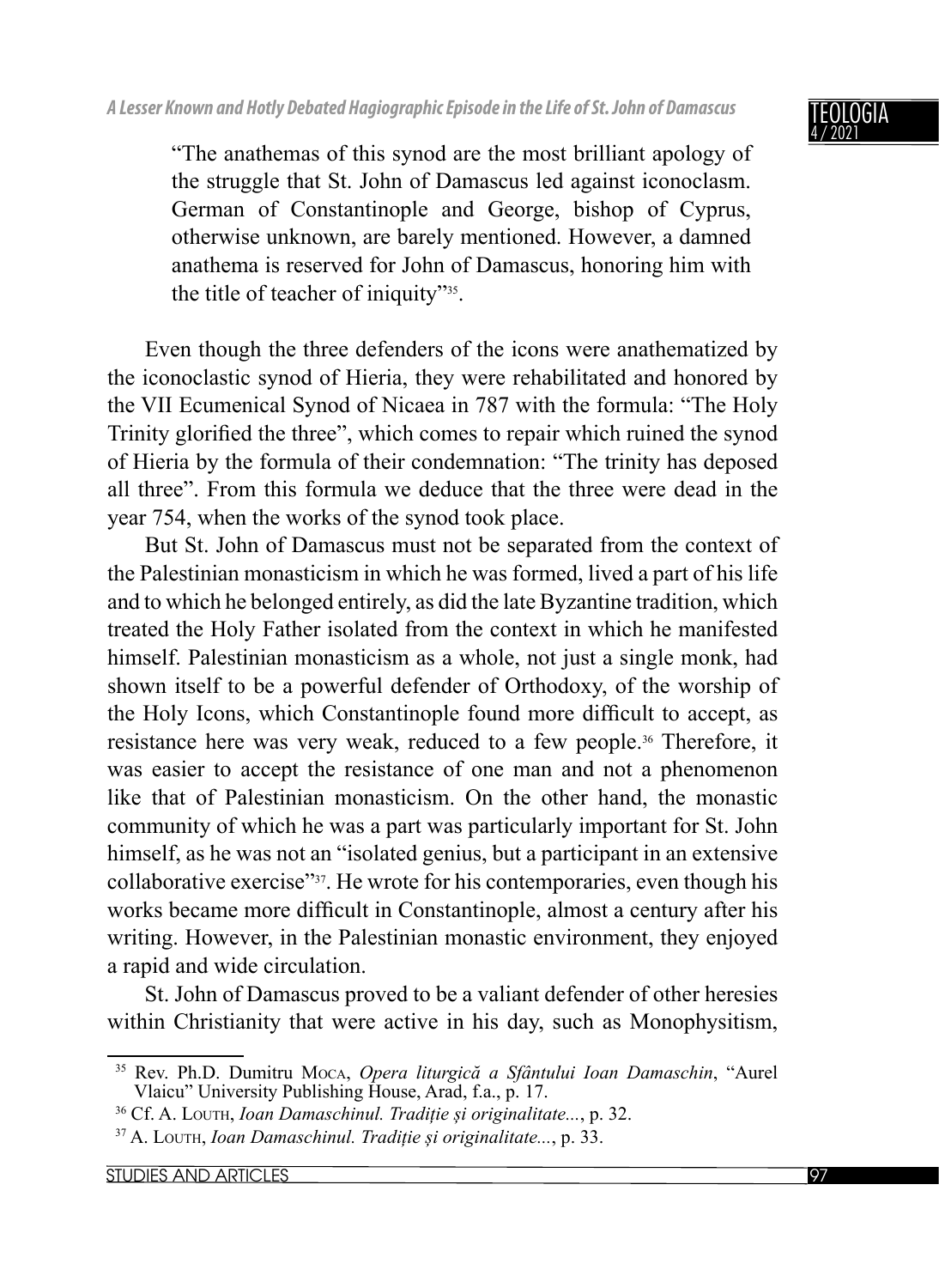Nestorianism, Jacobism, Manichaeism, but he also fought against Islam and superstition<sup>38</sup>.

His status as a teacher and teacher of dogmas, an authentic authority in the field, is recognized by the Syrian theologian by his contemporaries in the patriarchates of Jerusalem and Antioch, who seek his advice on various doctrinal issues. Thus, Peter, Metropolitan of Damascus, addresses him to fight the Jacobite bishop of Darius, and the monk Comitas also expresses his perplexities about Lent. Many others ask him to write their confessions of faith, as is the case with the Monothelite bishop Elijah of Jabrud, a confession that he had to read in front of Metropolitan Peter of Damascus. From this evidence we discover the recognition that St. John of Damascus had gained during his lifetime.

From some of the expressions used in his books and some of the titles of the manuscripts, we can conclude that St. John of Damascus was a teacher in the true sense of the word. He possessed the qualities of a true teacher: clarity, precision of the terms, conciseness in exposition, in clination towards distinctions and arguments, the habit of resorting to comparisons to make himself understood, his Dogmatics being able to be constituted as a true textbook of Orthodox doctrine, by its scholastic character, in the good sense of the word.

# **IV. Conclusions**

St. John of Damascus, the last Holy Father of the patristic period, was the foremost representative of the struggle against the iconoclastic heresy of the eighth century, with his fellow Palestinian monks, but in conflict with the powerful of the day, both in the Arab Caliphate, which started a fight against the Holy Icons because of Islamic doctrine, and with the Byzantine Empire, which slipped into iconoclasm through the ruling of the Isaurian dynasty. Both Emperor Leo III Isaurus and his son and successor, Constantine V Copronimus, will try to persecute him by all means.

Among the methods of persecution are the slanders, the anathemas uttered in Constantinople annually, during the reign of Constantine V Copronimus to discourage him, and especially St. John of Damascus will

<sup>38</sup> Ioan G. COMAN, *Patrologie. Manual pentru uzul studenţilor Institutelor Teologice*, Publishing House of the Biblical and Mission Institute of the Romanian Orthodox Church, Bucharest, 1956, p. 291.